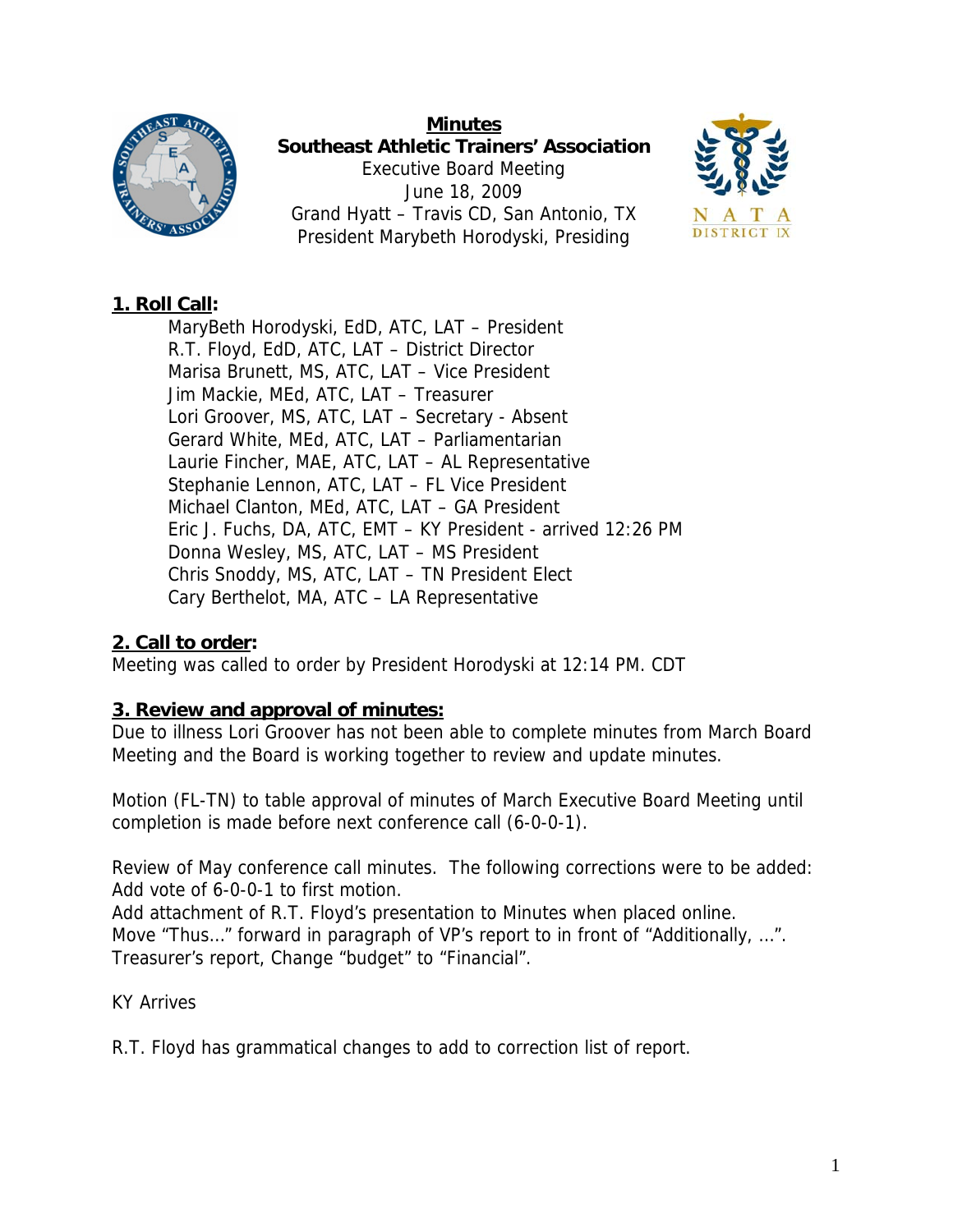Motion (TN-LA) to approve May conference call minutes as amended. No discussion. 6- 0-1-0 (FL abstained due to not being on call).

# **4. District Director Report: R.T. Floyd**

NATA Award Recipients

Athletic Trainer Service Award

• Helen M. Binkley

Most Distinguished Athletic Trainer

- George Davies
- Mary K. Kirkland

Honorary Membership

- David Leffers, M.D.
- Angus M. McBryde, Jr., M.D., FACS
- Felix "Buddy" Savoie, III, M.D.

Hall of Fame

• Michael Ferrara

AOSSM Distinguished Service Athletic Trainer Award

• Bill McDonald

SEATA will host the NATA 2011 Annual Meeting in New Orleans

• 2013 Convention bids are being reviewed for western location

New NATA Lobbyist firm of Drinker, Biddle, and Reath NATA Capitol Hill Day

- Feb. 22-23, 2009, over 500 participants
- New legislation introduced, ATEAM
- Support Athletic Trainers' Equal Access to Medicare Act of 2009 (ATEAM) (H.R. 1137)
- Contact your member of the House of Representatives to join our efforts!
- Athletic Trainers' Equal Access to Medicare Act of 2009 (HR 1137) introduced into the House of Representatives
	- o would improve patient access to athletic trainers
	- o allow physician choice of a wider range of qualified health professionals
	- o restore the ability of athletic trainers to work incident-to a physician
	- o Contact your member of the House today & encourage them to cosponsor H.R. 1137

State dues collection

- Considered a proposal for collecting state dues and allowing states to have different dues amounts within a district
- Found an economical way to allow it to happen, but would involve approximately 3-5 years before a new software system would be implemented at no additional costs to states or members

Strategic Alliance – NATA, BOC, CAATE

• A Formal Strategic Alliance has been signed establishing collaboration between the Board of Certification, Inc. (BOC), the Commission on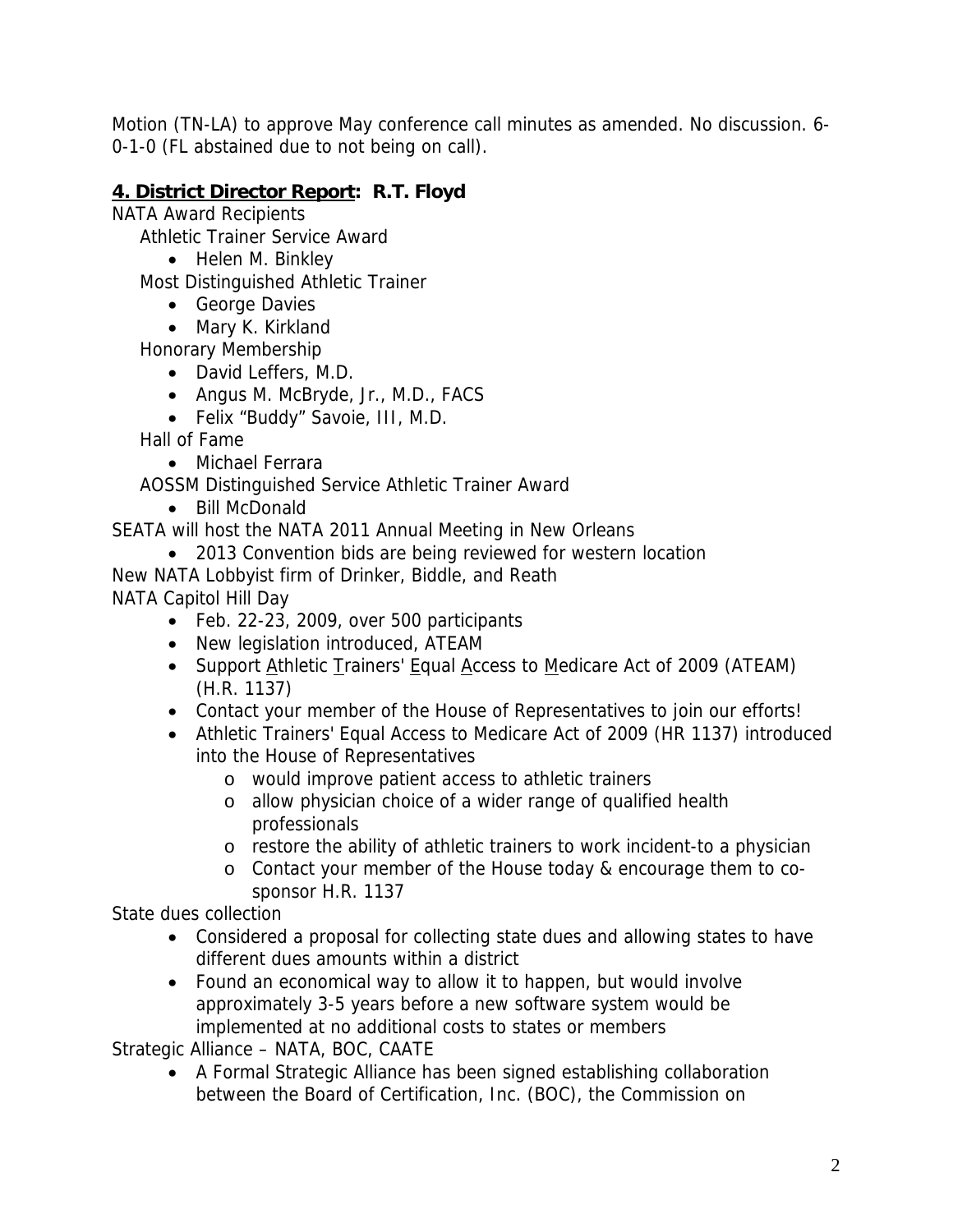Accreditation of Athletic Education Programs (CAATE) and the National Athletic Trainers' Association, Inc. (NATA) for the purpose of advancement of the profession of athletic training

Vision Quest

- Approved participants and a two year budget for the Vision Quest Team
- Create a vision for the profession of Athletic Training
- Funding assistance is anticipated from the CAATE, BOC, and the NATA Foundation

Presidential Nominations

- President Marje Albohm and Joe Iezzi (District 2) have declared candidacy for the June presidential nominations
- Both will present at Face Time here in San Antonio, 9:15 Friday, CC 217
- Election to be in September
- Encourage everyone to vote

Component Relations Project Team to focus on:

- Explore ways to tangibly strengthen and solidify the relationships among the components of the athletic training profession's associations and societies, including enhanced cooperation and communication between the partners.
- This effort will not focus on issues of governance or identify new services/programs not currently in place.
- TOPICS:
	- o Identify critical issues that involve NATA and its partners.
	- o Identify ways to enhance relationships.
	- o Explore the impact of universal licensure on the relationships.
	- o New programs: unfunded mandates or new opportunities? (e.g. iLead, Bobby Gunn Award, etc.)
	- o Consider disparity of resources (financial, membership/manpower) of components
	- o Identify needs for common processes. For example: NATA needs the states to assist with data collection to determine secondary school market penetration and athletic trainer to student athlete ratio.

Healthcare Reform Think Tank

- Identify information important to the AT profession about the health care system & provide that information to the membership through think tank postings & links
- Monitor state & federal discussions on health care reform and begin to formulate ideas about potential responses to proposals
- Operate as an ongoing environmental scan of what is going on in healthcare that is relevant to athletic trainers and the profession & promote discussion about how we could position ourselves within that realm
- Provide a means of ensuring we are monitoring healthcare reform topics and issues and a forum for those who wish to participate in healthcare reform discussion and debate
- Supply this environmental scan regularly to SIT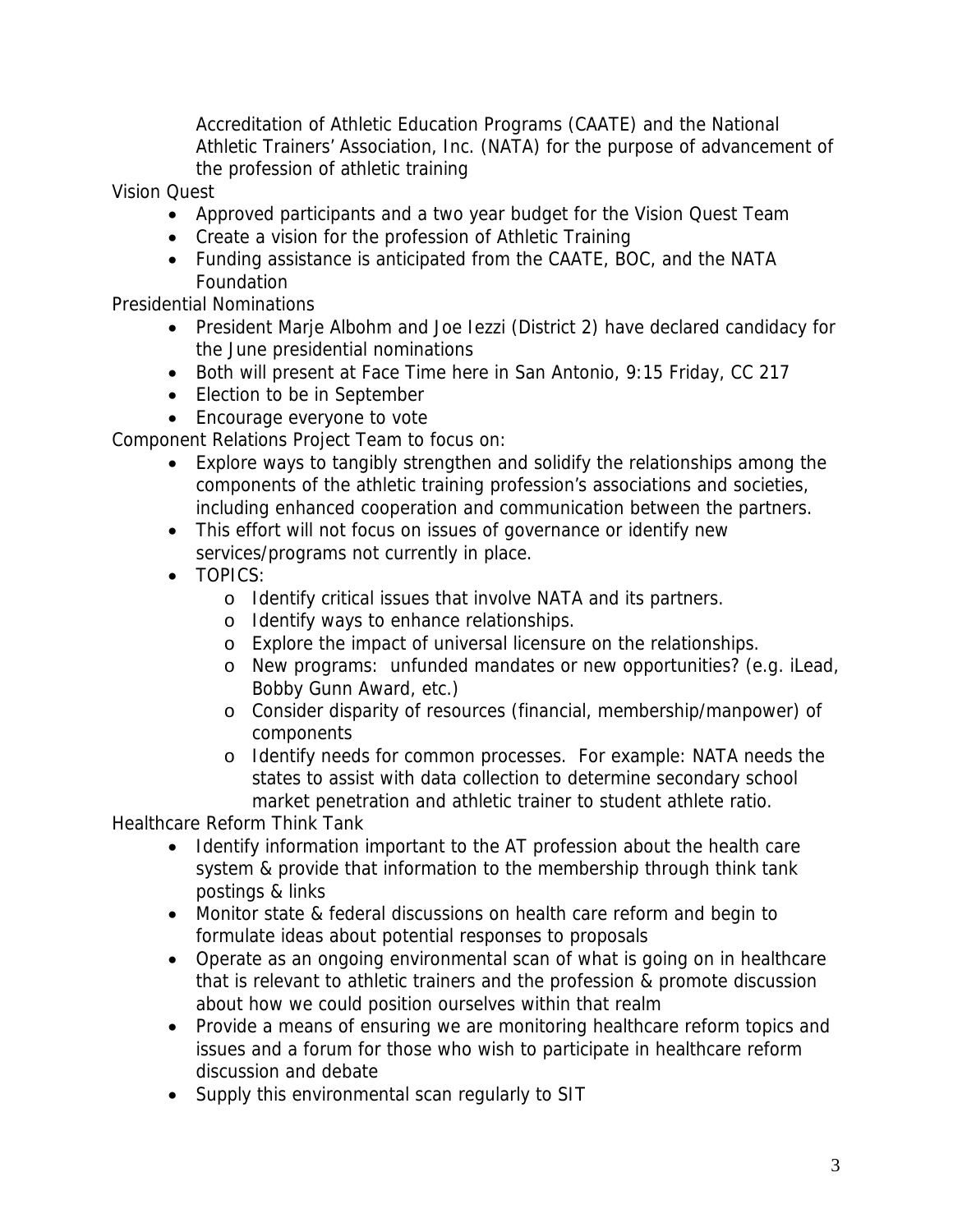Secondary School Market Penetration Study

- Approved a national study to be conducted by A.T. Still University
- To determine the number of athletic trainers in public secondary schools

• Distinguish between ATs employed by school districts and outreach ATs

National Physical Activity Plan

- Approved being an organizational partner in the development, launch, and implementation of the National Physical Activity Plan
- Supports the U.S. Department of Health and Human Services 2008 Physical Activity Guidelines for Americans

Uniform Terminology

- Most athletic trainers are now certified and all licensure states except Texas require certification
- Board voted that correct terminology to refer to athletic trainers as "Athletic Trainers" instead of "Certified Athletic Trainers"

## **5. President's Report: MaryBeth Horodyski**

 President Horodyski reminded all states to keep their members up-to-date on SEATA activities. She reminded all Board members to keep in contact with their respective committees.

## **6. Vice-President's Report: Marisa Brunett**

Vice-President Brunett reviewed the 2011 and 2012 sites that the Board requested be investigated as options. She provided a handout from Sandra Geiger of Conference Direct with a breakdown of the proposals from the various cities. There was also a discussion on the idea of combining our meeting with the meeting of another organization. Additionally, we discussed the possibilities of changing the dates of the meeting and the length (shortening) of the meeting. Marisa Brunett also stated that the hotel bill from our March meeting was corrected. She stated that we saved around \$3,000 due to other miscellaneous charges.

## **7. Treasurer's Report: Jim Mackie**

- I. Financial Information
	- Cash Flow Report
		- 1-01-09 to 5-31-09
		- Inflows \$195,140.65
		- Outflows \$ 191,320.94
		- Difference \$ 3,819.71
		- Not reflective of outstanding Hotel bill from CSMM

Wachovia Securities Investment Report: (Name will change to Wells Fargo Investment)

- Value 12-31-08 \$ 151,942.79
- Value 2-28-09 \$ 135,330.70
- Value 5-31-09 \$ 173,759.19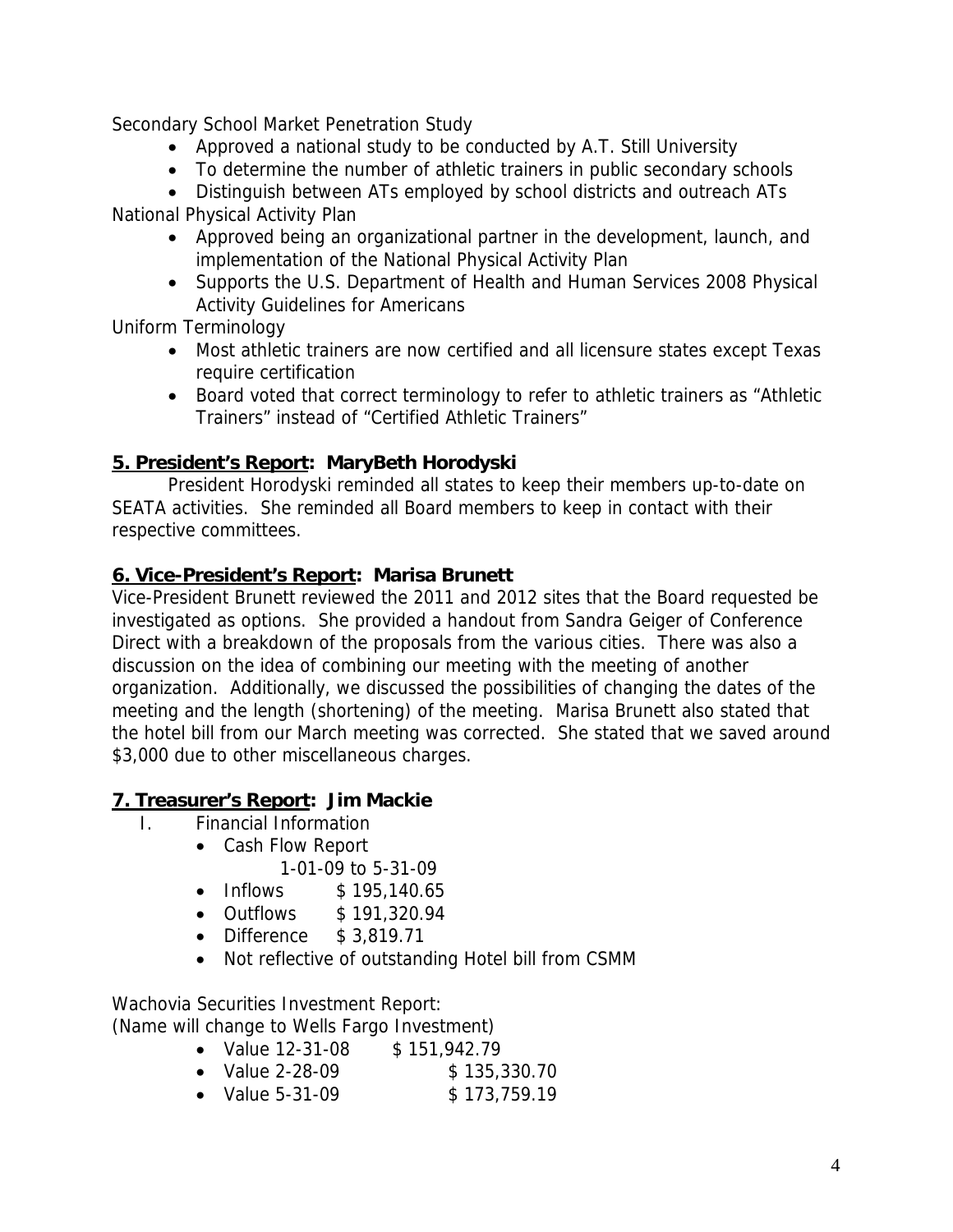- II. Other Items of note
	- Received \$328.27 credit from Office Depot Rewards Card which be used for future SEATA purchases.
	- Suggest we move a portion of our regular checking to Money Market to accrue a better interest rate during slow periods of activity.
	- Finance Committee will set date to meet this fall
	- \$1,500 returned check from unused Research Grant Award

Cathleen Olson from GRI addressed the board regarding meeting planning. She stated that her company is paid through hotel commissions.

## **8. Election Report**

Donna Wesley reported on the Parliamentarian's written report that was included in meeting materials. Based on past meeting minutes and the By-Law review, it was determined that Marisa Brunett was not eligible to run again for Vice President. Gerard White was able to address specific questions that were addressed by Board members. The Election Committee Chair will call for nominations during the District IX members' meeting and information will be placed on the website, newsletter and eBlast. The Election Committee is continuing to work on the wording for the Policy & Procedures update; the By-Law wording changes approved by the Board in March will be on the ballot in the fall.

## **9. SEATA dues increase for states**

President Horodyski requested a vote on the SEATA dues increase that was approved to be taken to the membership for vote. The vote was done by roll call:

- AL Yes
- FL Yes
- GA Yes
- KY Yes
- LA Abstain
- MS Yes
- TN Yes

Discussion about LA's membership vote; Cary Berthelot abstained because of not knowing vote under previous membership.

Cary Berthelot is amending her abstention vote due to clarification from previous LA representative.

Motion passes 7-0-0; state's will now get \$32.00.

## **10. SEATA dues increase for SEATA**